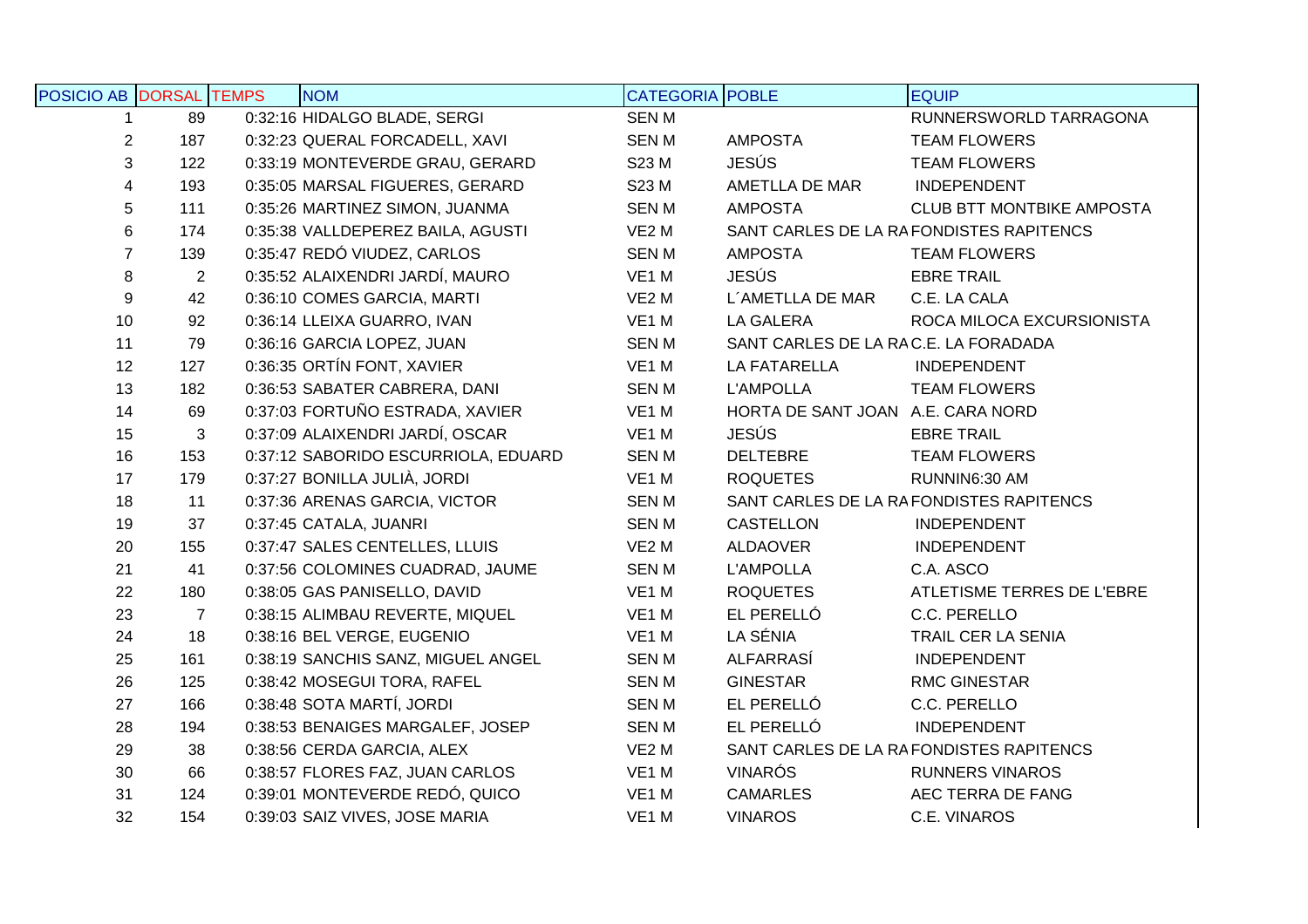| 99  | 0:39:06 MARCO FERRÉ, CARLOS              | <b>SENM</b>       | SANT CARLES DE LA RÀ INDEPENDENT |                                          |
|-----|------------------------------------------|-------------------|----------------------------------|------------------------------------------|
| 110 | 0:39:09 MARTÍ MARTÍ, ORIOL               | <b>SENM</b>       | <b>ULLDECONA</b>                 | <b>CEU SUDACTIU</b>                      |
| 25  | 0:39:11 BORT EXPOSITO, TONI              | VE1 M             | <b>ALCANAR</b>                   | <b>INDEPENDENT</b>                       |
| 46  | 0:39:16 CURTO I GILABERT, DAVID          | VE <sub>2</sub> M | <b>L'AMPOLLA</b>                 | <b>LA TAVERNETA</b>                      |
| 171 | 0:39:21 TONDA SALVADÓ, JOSEP LLUIS       | VE <sub>2</sub> M | <b>AMPOSTA</b>                   | <b>CLUB BTT MONTBIKE AMPOSTA</b>         |
| 91  | 0:39:31 JUAN TOMAS, MAXI                 | <b>SENM</b>       | <b>ALCANAR</b>                   | <b>INDEPENDENT</b>                       |
| 96  | 0:39:33 MAÑÉ COSTA, ANTONI               | <b>SENM</b>       | <b>MORA LA NOVA</b>              | <b>INDEPENDENT</b>                       |
| 75  | 0:39:37 FRANCO ESTOPA, CARLOS            | VE1 M             | <b>LLEIDA</b>                    | <b>INDEPENDENT</b>                       |
| 168 | 0:39:44 TALARN CAUBET, JOAQUIM           | <b>SENM</b>       | <b>JESÚS - TORTOSA</b>           | <b>INDEPENDENT</b>                       |
| 76  | 0:40:00 FUCHO PASCUAL, FELIP             | MAS M             | MÓRA D'EBRE                      | C.A. ASCO                                |
| 164 | 0:40:02 SILVESTRE FRANCH, JOEL           | <b>SENM</b>       | <b>DELTEBRE</b>                  | <b>INDEPENDENT</b>                       |
| 6   | 0:40:03 ALEIXENDRI ARRIBA, RAMON         | <b>SENM</b>       | <b>TORTOSA</b>                   | <b>INDEPENDENT</b>                       |
| 55  | 0:40:05 ESPINACH CASTELLVI, NEUS         | <b>SENF</b>       | <b>ROQUETES</b>                  | <b>TRAIL ROQUETES</b>                    |
| 94  | 0:40:08 LLUIS LLANSAMA, GABRIEL          | VE1 M             | <b>AMPOSTA</b>                   | <b>INDEPENDENT</b>                       |
| 22  | 0:40:14 BELU, BOGDAN                     | S23 M             | LA GALERA                        | ROCA MILOCA EXCURSIONISTA                |
| 50  | 0:40:17 DOMÈNECH MARGALEF, OSCAR         |                   |                                  | <b>RMC GINESTAR</b>                      |
| 19  | 0:40:22 BELTRAN ARQUES, JUAN FRANCISCO   | VE <sub>2</sub> M | <b>VINAROS</b>                   | C.E. VINAROS                             |
| 158 | 0:40:26 SANCHEZ LLOPIS, ROBERTO          | VE <sub>2</sub> M |                                  | SANT CARLES DE LA RA FONDISTES RAPITENCS |
| 195 | 0:40:30 VELASCO CHILLON, IGNACIO PASCUAL | VE <sub>2</sub> M | <b>AMPOSTA</b>                   | <b>CLUB BTT MONTBIKE AMPOSTA</b>         |
| 30  | 0:40:32 CABRERA ROCH, LLUIS              | VE1 M             | <b>AMPOLLA</b>                   | <b>INDEPENDENT</b>                       |
| 181 | 0:40:45 ESCUDERO COROMINES, DANI         | <b>SENM</b>       | <b>L'AMPOLLA</b>                 | <b>INDEPENDENT</b>                       |
| 53  | 0:40:48 ESCURRIOLA TOMÀS, MANEL          | <b>SENM</b>       | LA CAVA                          | C.A. FRANCOLI                            |
| 103 | 0:40:57 MARINE OLLE, PACO                | VE <sub>2</sub> M | <b>ULLDECONA</b>                 | CEU SUDACTIU                             |
| 87  | 0:41:02 GRAU, ALBERTO                    | <b>SENM</b>       | <b>TORTOSA</b>                   | <b>INDEPENDENT</b>                       |
| 29  | 0:41:05 BUERA REBULLIDA, JOSEP MIQUEL    | <b>SENM</b>       | <b>CAMARLES</b>                  | AEC TERRA DE FANG                        |
| 173 | 0:41:11 ULLDEMOLINS TODÓ, ALFONS         | <b>SENM</b>       | <b>BATEA</b>                     | <b>BICI-ATS TERRA ALTA</b>               |
| 14  | 0:41:13 BALASTEGUI CONTRERAS, FRANCISCO  | VE1 M             | <b>VINAROS</b>                   | <b>INDEPENDENT</b>                       |
| 93  | 0:41:19 LLUIS LLANSAMA, ANTONIO          | VE1 M             | <b>AMPOSTA</b>                   | <b>INDEPENDENT</b>                       |
| 119 | 0:41:21 MOLINA BROCAL, VICENTE           | VE1 M             | <b>TORTOSA</b>                   | <b>INDEPENDENT</b>                       |
| 112 | 0:41:23 MARTOS MARTI, ANGEL              | VE1 M             | <b>GANDESA</b>                   | <b>INDEPENDENT</b>                       |
| 64  | 0:41:25 FIBLA REVERTER, HERMINI          | VE1 M             | <b>ALCANAR</b>                   | A.E. ALCANAR                             |
| 49  | 0:41:40 DOMÈNECH MARGALEF, MARC          | S23 M             | <b>GINESTAR</b>                  | <b>RMC GINESTAR</b>                      |
| 183 | 0:41:45 CALU, CRISTIAN CATALIN           | S23 M             |                                  | C.E. LA CALA                             |
|     |                                          |                   |                                  | <b>ERROR EN L GINESTAR</b>               |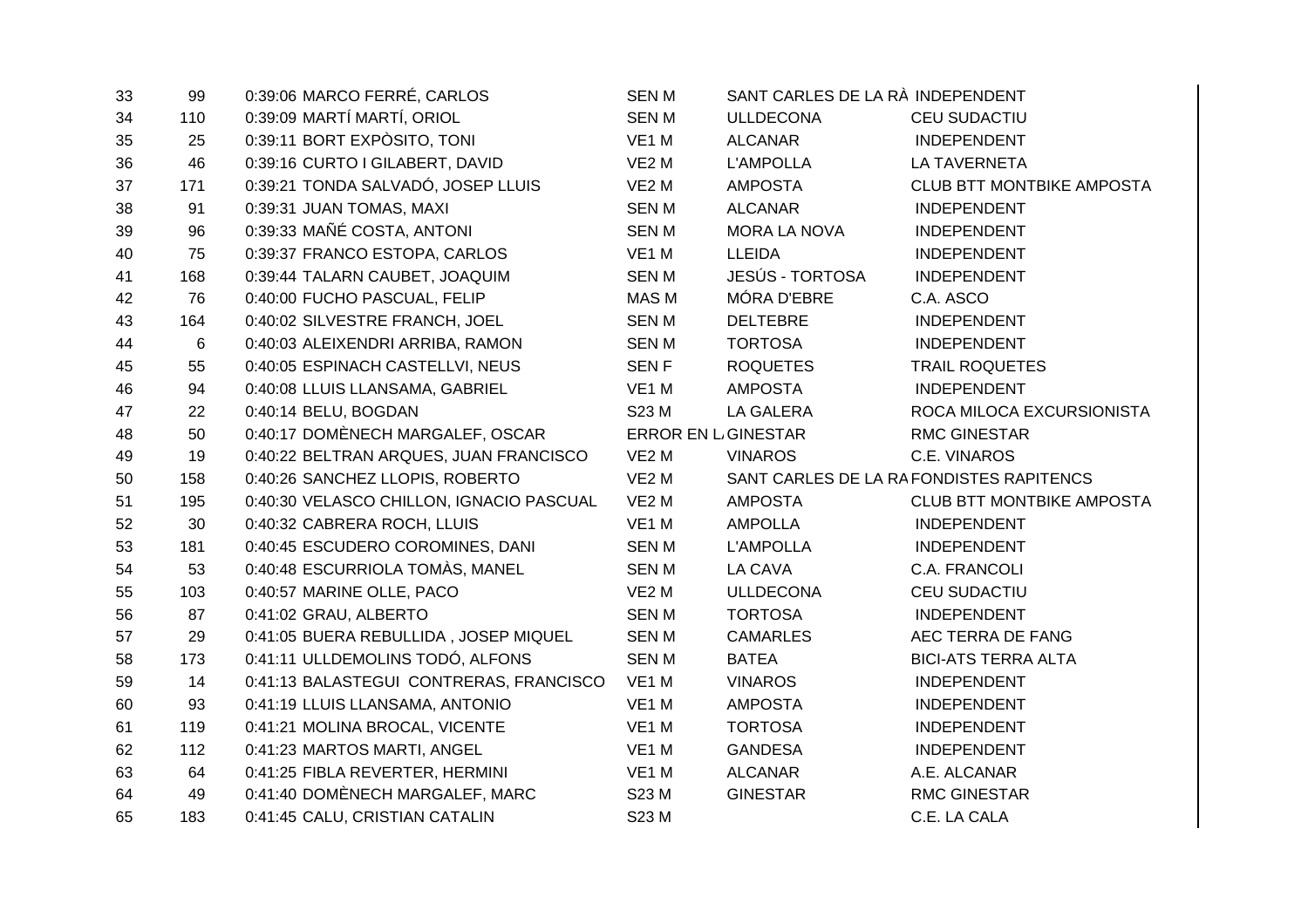| 66 | 140 | 0:41:48 REVERTE MOYA, MANEL            | VE1 M             |                  | SANT CARLES DE LA RAC.E. LA FORADADA |
|----|-----|----------------------------------------|-------------------|------------------|--------------------------------------|
| 67 | 152 | 0:41:54 RUIZ SERRANO, JUSTINO          | MAS M             | <b>ALCANAR</b>   | <b>INDEPENDENT</b>                   |
| 68 | 150 | 0:41:56 RUBIALES CASANOVA, BRUNO       | <b>SENM</b>       | <b>DELTEBRE</b>  | <b>TEAM FLOWERS</b>                  |
| 69 | 132 | 0:42:02 PELEGRIN SANCHEZ, JOAN CARLES  | VE <sub>2</sub> M | <b>AMPOSTA</b>   | INDEPENDENT                          |
| 70 | 192 | 0:42:05 FORCADELL MORALES, ALFONS      | <b>SENM</b>       | <b>AMPOSTA</b>   | <b>CLUB BTT MONTBIKE AMPOSTA</b>     |
| 71 | 190 | 0:42:15 CALVET DURAN, ÒSCAR            | VE1 M             | <b>AMPOSTA</b>   | INDEPENDENT                          |
| 72 | 188 | 0:42:16 PUJOL OBIOL, MANEL             | <b>SENM</b>       | <b>AMPOSTA</b>   | <b>INDEPENDENT</b>                   |
| 73 | 10  | 0:42:27 ARAGON MORA, FELIP             | VE1 M             | <b>TORTOSA</b>   | ATLETISME TERRES DE L'EBRE           |
| 74 | 5   | 0:42:50 ALCÓN REY, AGUSTÍ              | VE1 M             | <b>TORTOSA</b>   | INDEPENDENT                          |
| 75 | 185 | 0:42:53 PEREZ BORRAS, MARC             | S23 M             | L'AMETLLA DE MAR | <b>INDEPENDENT</b>                   |
| 76 | 26  | 0:42:55 BOYER, RIUS, JOSEP             | VE1 M             | EL PERELLÓ       | TRAIL RUNNING CABRA FEIXET (EL PE    |
| 77 | 115 | 0:42:57 MAURI BARBERÀ, ORIOL           | S23 M             | EL PERELLÓ       | TRAIL RUNNING CABRA FEIXET (EL PE    |
| 78 | 48  | 0:43:05 CURTO SALVADÓ, ALBERT          | VE1 M             | EL PERELLÓ       | TRAIL RUNNING CABRA FEIXET (EL PE    |
| 79 | 44  | 0:43:16 COSTES CURTO, JOAN             | <b>SENM</b>       | <b>L'AMPOLLA</b> | <b>INDEPENDENT</b>                   |
| 80 | 121 | 0:43:18 MONFORT AULET, OSCAR           | VE1 M             | <b>VINAROS</b>   | INDEPENDENT                          |
| 81 | 57  | 0:43:20 ESPUNY MESTRE, GERARD          | VE1 M             | <b>JESUS</b>     | <b>EBRE TRAIL</b>                    |
| 82 | 138 | 0:43:26 QUERALT ROIG, DANI             | VE1 M             | <b>ULLDECONA</b> | <b>CEU SUDACTIU</b>                  |
| 83 | 27  | 0:43:28 BOYER MARTÍ, JORDI             | <b>SENM</b>       | L'AMETLLA DE MAR | INDEPENDENT                          |
| 84 | 31  | 0:43:34 CAMACHO TEVAS, JOSEP           | VE1 M             | <b>AMPOSTA</b>   | <b>CLUB BTT MONTBIKE AMPOSTA</b>     |
| 85 | 20  | 0:44:15 BELTRAN MARGALEF, OSCAR        | <b>SENM</b>       | <b>GINESTAR</b>  | <b>RMC GINESTAR</b>                  |
| 86 | 74  | 0:44:36 FRANCH PINYOL, NARCIS          | VE <sub>2</sub> M | EL PERELLO       | TRAIL RUNNING CABRA FEIXET (EL PE    |
| 87 | 134 | 0:44:39 PEÑA MARGLAEF, JORDINA         | <b>SENF</b>       | <b>VALLS</b>     | INDEPENDENT                          |
| 88 | 106 | 0:44:41 MARTI ANDREU, ALBERT           | <b>SENM</b>       | <b>VALLS</b>     | <b>INDEPENDENT</b>                   |
| 89 | 86  | 0:44:44 GONZALEZ GILABERT, OCTAVI      | <b>SENM</b>       | EL PERELLÓ       | <b>INDEPENDENT</b>                   |
| 90 | 147 | 0:44:48 ROMERO GARCIA, JUAN            | VE1 M             | <b>VINAROS</b>   | C.E. VINAROS                         |
| 91 | 156 | 0:44:51 SAMARRA MARGALEF, FRAN         | <b>SENM</b>       | AMETLLA DE MAR   | C.E. LA CALA                         |
| 92 | 131 | 0:44:55 PASCUA CASTELLO, JUAN JOSEP    | VE <sub>2</sub> M | <b>DELTEBRE</b>  | <b>INDEPENDENT</b>                   |
| 93 | 39  | 0:45:02 CID BARBERA, CARLOS            | VE1 M             | <b>TARRAGONA</b> | <b>INDEPENDENT</b>                   |
| 94 | 47  | 0:45:17 CURTO NACHER, ALEX             | VE1 M             | <b>TIVENYS</b>   | COCONS.CAT                           |
| 95 | 142 | 0:45:19 ROCA ALGUERÓ, JOAN             | MAS M             | MÓRA D'EBRE      | C.A. ASCO                            |
| 96 | 59  | 0:45:23 FERNANDEZ FERRE, VICENT MIQUEL | VE1 M             | <b>ULLDECONA</b> | CEU SUDACTIU                         |
| 97 | 189 | 0:45:26 GARCIA CASTELL, DANIEL         | <b>SENM</b>       | <b>AMPOSTA</b>   | INDEPENDENT                          |
| 98 | 52  | 0:45:29 DOMINI VIDAL, SILVIA           | VE <sub>2</sub> F | <b>TORTOSA</b>   | <b>UEC TORTOSA</b>                   |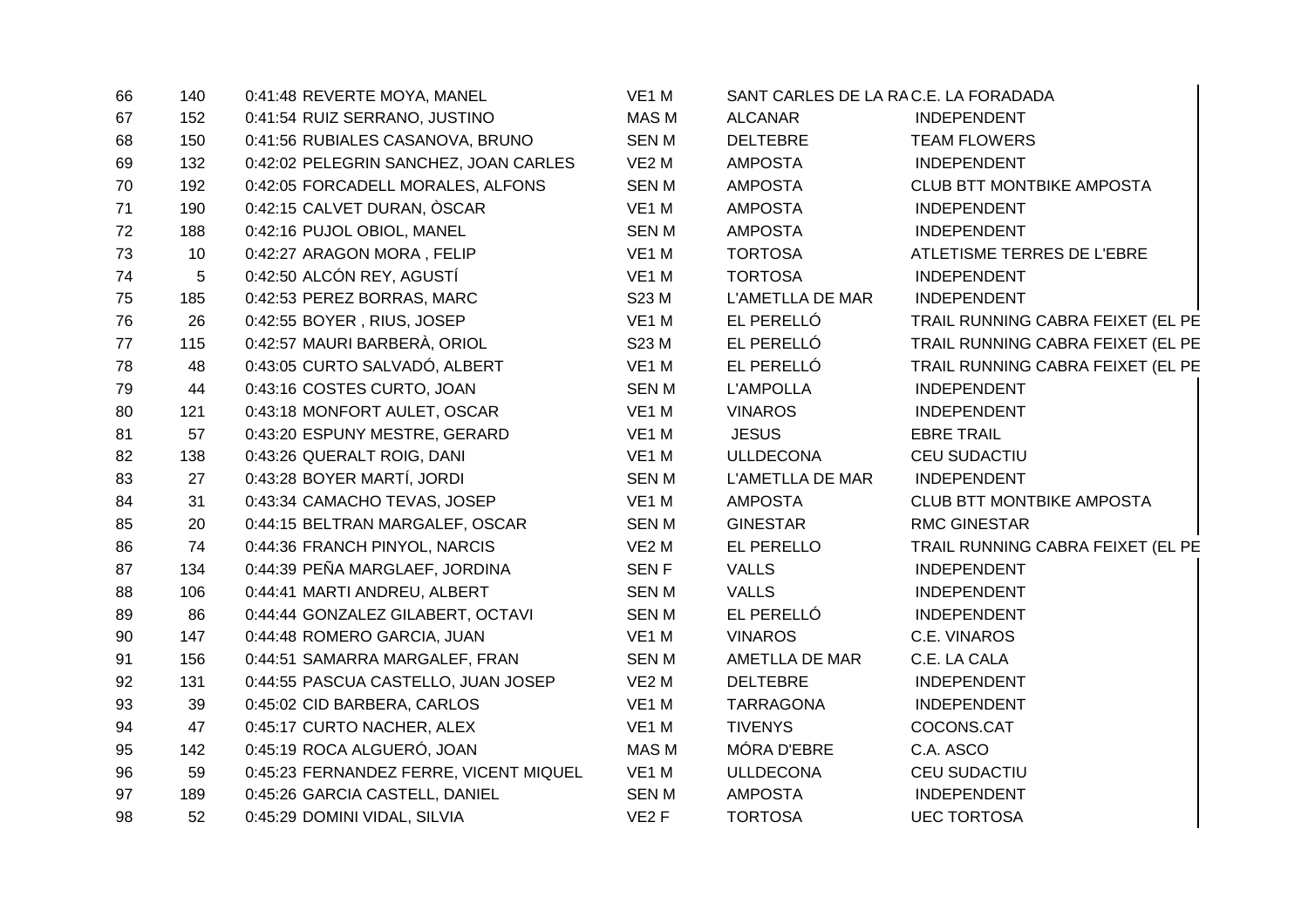| 99  | 148 | 0:45:43 ROMERO LOPEZ, JAVIER                    | <b>SENM</b>       | <b>AMPOSTA</b>                  | <b>INDEPENDENT</b>               |
|-----|-----|-------------------------------------------------|-------------------|---------------------------------|----------------------------------|
| 100 | 100 | 0:45:46 MARGALEF MONTAGUT, MARTÍ                | <b>SENM</b>       | <b>GINESTAR</b>                 | <b>RMC GINESTAR</b>              |
| 101 | 130 | 0:45:55 PARDOS MANGRIÑAN, SANTIAGO              | VE1 M             | <b>TORTOSA</b>                  | <b>INDEPENDENT</b>               |
| 102 | 34  | 0:46:03 CASANOVA DRAGO, VICTOR                  | <b>SENM</b>       | <b>AMPOSTA</b>                  | <b>INDEPENDENT</b>               |
| 103 | 63  | 0:46:18 FIBLA REVERTER, ANTONI                  | <b>MAS M</b>      | LES CASES D'ALCANAR INDEPENDENT |                                  |
| 104 | 151 | 0:46:25 RUE GARCIA, IVAN                        | VE1 M             | <b>TORTOSA</b>                  | <b>UEC TORTOSA</b>               |
| 105 | 159 | 0:46:27 SANCHEZ RODRIGUEZ, JOSE FRANCISCO VE2 M |                   | <b>TORTOSA</b>                  | <b>INDEPENDENT</b>               |
| 106 | 137 | 0:46:30 PONS URQUIZU, JOSE MARIA                | <b>MAS M</b>      | <b>AMPOSTA</b>                  | <b>INDEPENDENT</b>               |
| 107 | 62  | 0:46:32 FERRERES GASULLA, DOLORS                | VE1F              | <b>TORTOSA</b>                  | ATLETISME TERRES DE L'EBRE       |
| 108 | 170 | 0:46:37 TONDA SALVADO, J. MANEL                 | VE1 M             | <b>AMPOSTA</b>                  | <b>INDEPENDENT</b>               |
| 109 | 160 | 0:46:44 SANCHEZ SENDIL, JULIO                   | <b>MAS M</b>      | <b>BENICARLO</b>                | <b>TRIATLO BASILISCUS</b>        |
| 110 | 107 | 0:46:59 MARTI ARIN, JUAN CARLOS                 | VE <sub>2</sub> M | L'AMETLLA DE MAR                | <b>INDEPENDENT</b>               |
| 111 | 13  | 0:47:02 BALAGUE BELTRAN, JOAQUIN                | VE1 M             | SANTA BARBARA                   | <b>INDEPENDENT</b>               |
| 112 | 135 | 0:47:50 PEREZ I CODORNIU, IRIS                  | S23 F             | <b>JESUS-TORTOSA</b>            | <b>TEAM FLOWERS</b>              |
| 113 | 77  | 0:47:54 GALARZA SANCHEZ, ALEJANDRO              | VE1 M             | <b>TORTOSA</b>                  | ATLETISME TERRES DE L'EBRE       |
| 114 | 108 | 0:48:00 MARTÍ BALAGUÉ, ROGER                    | VE1 M             | <b>AMPOSTA</b>                  | <b>MARIA TEAM</b>                |
| 115 | 17  | 0:48:05 BEL POCURULL, NÚRIA                     | <b>SENF</b>       | ULLDECONA                       | CEU SUDACTIU                     |
| 116 | 172 | 0:48:09 TORRES BERTOMEU, JAUME                  | <b>SENM</b>       | <b>CAMARLES</b>                 | COCONS.CAT                       |
| 117 | 136 | 0:48:12 PITART PANISELLO, RAMON                 | <b>MAS M</b>      | <b>TORTOSA</b>                  | <b>INDEPENDENT</b>               |
| 118 | 56  | 0:48:15 ESPINOSA CASANOVA, DAVID                | VE1 M             | <b>DELTEBRE</b>                 | <b>TEAM FLOWERS</b>              |
| 119 | 98  | 0:48:18 MARCH MAYO, GERARD                      | VE1 M             | <b>CAMPREDO</b>                 | ASSOCIACIO CAMPREDO ESPORT       |
| 120 | 143 | 0:48:20 ROCA BENAIGES, JÚLIA                    | S23 F             | MÓRA D'EBRE                     | C.A. ASCO                        |
| 121 | 105 | 0:48:39 MARQUEZ GARCIA, SILVIA                  | <b>SENF</b>       | <b>AMPOSTA</b>                  | <b>CLUB BTT MONTBIKE AMPOSTA</b> |
| 122 | 60  | 0:48:40 FERRE BALSELLS, RAMON                   | VE1 M             | <b>AMPOSTA</b>                  | <b>CLUB BTT MONTBIKE AMPOSTA</b> |
| 123 | 23  | 0:49:00 BERTOMEU I ARDIT, MANUELA               | <b>SENF</b>       | <b>DELTEBRE</b>                 | <b>TEAM FLOWERS</b>              |
| 124 | 68  | 0:49:02 FORÉS BELLÉS, J. ANTONI                 | VE <sub>2</sub> M | <b>TORTOSA</b>                  | <b>INDEPENDENT</b>               |
| 125 | 45  | 0:49:05 CURTO GERMAN, GERARD                    | <b>SENM</b>       | <b>CAMARLES</b>                 | AEC TERRA DE FANG                |
| 126 | 73  | 0:49:07 FRANCH MUÑOZ, ÀNGELA                    | VE <sub>1</sub> F | <b>CAMARLES</b>                 | AEC TERRA DE FANG                |
| 127 | 97  | 0:49:10 MAÑÉ PARRA, JUAN                        | <b>MAS M</b>      | MÓRA LA NOVA                    | <b>INDEPENDENT</b>               |
| 128 | 184 | 0:49:16 TURON SALVADO, JOAQUIN                  | VE1 M             | <b>AMPOLLA</b>                  | AEC TERRA DE FANG                |
| 129 | 145 | 0:49:35 ROCHE JODAR, IVAN                       | VE1 M             | <b>JESUS</b>                    | <b>INDEPENDENT</b>               |
| 130 | 71  | 0:49:40 FRANCES PANEA, Mª CARMEN                | VE <sub>1</sub> F | L'AMETLLA DE MAR                | C.E. LA CALA                     |
| 131 | 113 | 0:50:29 MARZÁ FORNER, JESÚS                     | VE <sub>1</sub> M | <b>BENICARLÓ</b>                | <b>MARIA TEAM</b>                |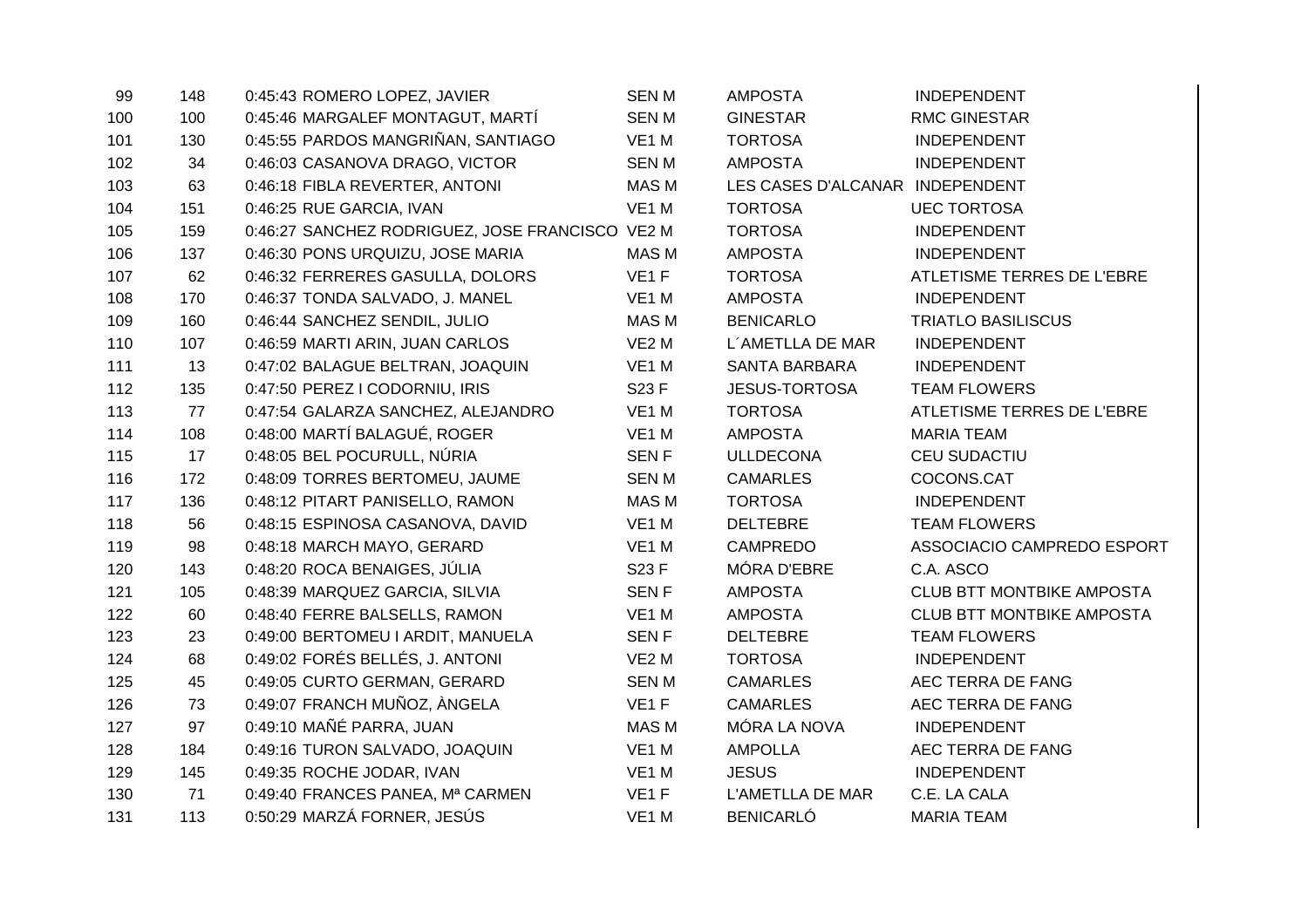| 132 | 133 | 0:50:46 PEÑA GRAU, JORDI              | VE <sub>2</sub> M |                                   | <b>INDEPENDENT</b>                |
|-----|-----|---------------------------------------|-------------------|-----------------------------------|-----------------------------------|
| 133 | 157 | 0:50:53 SANAHUJA VIDAL, JOAN MANEL    | VE1 M             | <b>CAMPREDÓ</b>                   | <b>UEC TORTOSA</b>                |
| 134 | 167 | 0:51:11 SUBIRATS GÓMEZ, ANTONIO       | VE1 M             | ALCANAR-PLATJA                    | <b>INDEPENDENT</b>                |
| 135 | 36  | 0:51:14 CASTELLS VILLARROYA, GERARD   | VE1 M             | <b>TARRAGONA</b>                  | <b>INDEPENDENT</b>                |
| 136 | 177 | 0:51:16 VIÑA FORTUÑO, MARGARET        | VE <sub>1</sub> F | HORTA DE SANT JOAN A.E. CARA NORD |                                   |
| 137 | 90  | 0:51:44 JARAMILLO ROPRAZ, JUAN MANUEL | VE <sub>1</sub> M | <b>CAMARLES</b>                   | AEC TERRA DE FANG                 |
| 138 | 9   | 0:51:53 ANDRES ANDILLA, FATIMA        | VE <sub>2</sub> F | HORTA DE SANT JOAN A.E. CARA NORD |                                   |
| 139 | 83  | 0:51:55 GIL CASTILLO, SERGI           | VE <sub>2</sub> M | HORTA DE SANT JOAN A.E. CARA NORD |                                   |
| 140 | 33  | 0:52:00 CARLES ESMEL, PILI            | VE <sub>1</sub> F | CAMPREDÓ                          | ATLETISME TERRES DE L'EBRE        |
| 141 | 15  | 0:52:02 BARCELÓ MASDÉU, ALBERT        | VE <sub>2</sub> M | LA GALERA                         | ROCA MILOCA EXCURSIONISTA         |
| 142 | 104 | 0:52:07 MÁRQUEZ GARCÍA, ROBERTO       | <b>SENM</b>       | LA SÉNIA                          | <b>INDEPENDENT</b>                |
| 143 | 28  | 0:52:09 BRULL MARGALEF, JORDI         | VE1 M             | EL PERELLÓ                        | TRAIL RUNNING CABRA FEIXET (EL PE |
| 144 | 84  | 0:52:15 GIL MATEU, ELSA               | VE <sub>1</sub> F | <b>TORTOSA</b>                    | <b>INDEPENDENT</b>                |
| 145 | 24  | 0:52:50 BONET MONTAGUT, MARIA JOSÉ    | <b>SENF</b>       | <b>TORTOSA</b>                    | <b>INDEPENDENT</b>                |
| 146 | 4   | 0:52:52 ALCON BEL, AGUSTI             | MAS M             | <b>TORTOSA</b>                    | <b>INDEPENDENT</b>                |
| 147 | 35  | 0:52:57 CASTELLS PAGA, JUDIT          | S23 F             | <b>AMPOSTA</b>                    | <b>TEAM FLOWERS</b>               |
| 148 | 128 | 0:52:59 PAGA BELVIS, BIBIANA          | VE <sub>2</sub> F | AMPOSTA                           | <b>INDEPENDENT</b>                |
| 149 | 169 | 0:53:27 TOMAS FERRERES, LLUÍS         | VE1 M             | LA GALERA                         | ROCA MILOCA EXCURSIONISTA         |
| 150 | 186 | 0:53:41 NADELA LAPEIRA, SUSANA        | VE <sub>1</sub> F | <b>TORTOSA</b>                    | ATLETISME TERRES DE L'EBRE        |
| 151 | 178 | 0:54:01 BERTOMEU BALART, TOMAS        | VE <sub>2</sub> M | <b>AMPOSTA</b>                    | <b>INDEPENDENT</b>                |
| 152 | 80  | 0:54:04 GARCIA ZARAGOZA, NATIVIDAD    | VE <sub>1</sub> F | EL VENDRELL                       | <b>INDEPENDENT</b>                |
| 153 | 67  | 0:54:07 FOLCH, JOSEP MARIA            | <b>MAS M</b>      | <b>COMA-RUGA</b>                  | <b>INDEPENDENT</b>                |
| 154 | 175 | 0:54:15 VALLS BORRELL, JOSEPA         | VE1F              | EL PERELLO                        | <b>UEC TORTOSA</b>                |
| 155 | 85  | 0:54:17 GINOVART BORRELL, RAMON       | VE <sub>1</sub> M | EL PERELLO                        | C.C. PERELLO                      |
| 156 | 191 | 0:54:20 PEDROL GUARCH, PEPI           | MAS F             | <b>AMPOSTA</b>                    | <b>INDEPENDENT</b>                |
| 157 | 102 | 0:54:22 MARÍ I BEL, XÈNIA             | SEN <sub>F</sub>  | HOSPITALET DE LLOBRI INDEPENDENT  |                                   |
| 158 | 81  | 0:55:35 GASENI DOMINGO, GRISELDA      | <b>SENF</b>       | EL PERELLÓ                        | <b>INDEPENDENT</b>                |
| 159 | 118 | 0:55:37 MIRALLES FARNOS, JORDI        | <b>SENM</b>       | EL PERELLÓ                        | <b>INDEPENDENT</b>                |
| 160 | 162 | 0:55:43 SAUCH CRUZ, NURIA             | VE <sub>1</sub> F | <b>ULLDECONA</b>                  | <b>CEU SUDACTIU</b>               |
| 161 | 32  | 0:56:09 CANUT BAFALUY, JOSEP MIQUEL   | VE1 M             | <b>VILALLER</b>                   | <b>INDEPENDENT</b>                |
| 162 | 88  | 0:56:12 HERNANDEZ HERRERO, MARTA      | VE <sub>2</sub> F | <b>TORTOSA</b>                    | <b>TEAM FLOWERS</b>               |
| 163 | 21  | 0:56:20 BELTRAN SUBIRATS, JOSEP MARIA | VE <sub>2</sub> M | <b>TORTOSA</b>                    | INDEPENDENT                       |
| 164 | 163 | 0:56:22 SERRANO SEGURA, SERGI         | <b>SENM</b>       | <b>TORTOSA</b>                    | <b>INDEPENDENT</b>                |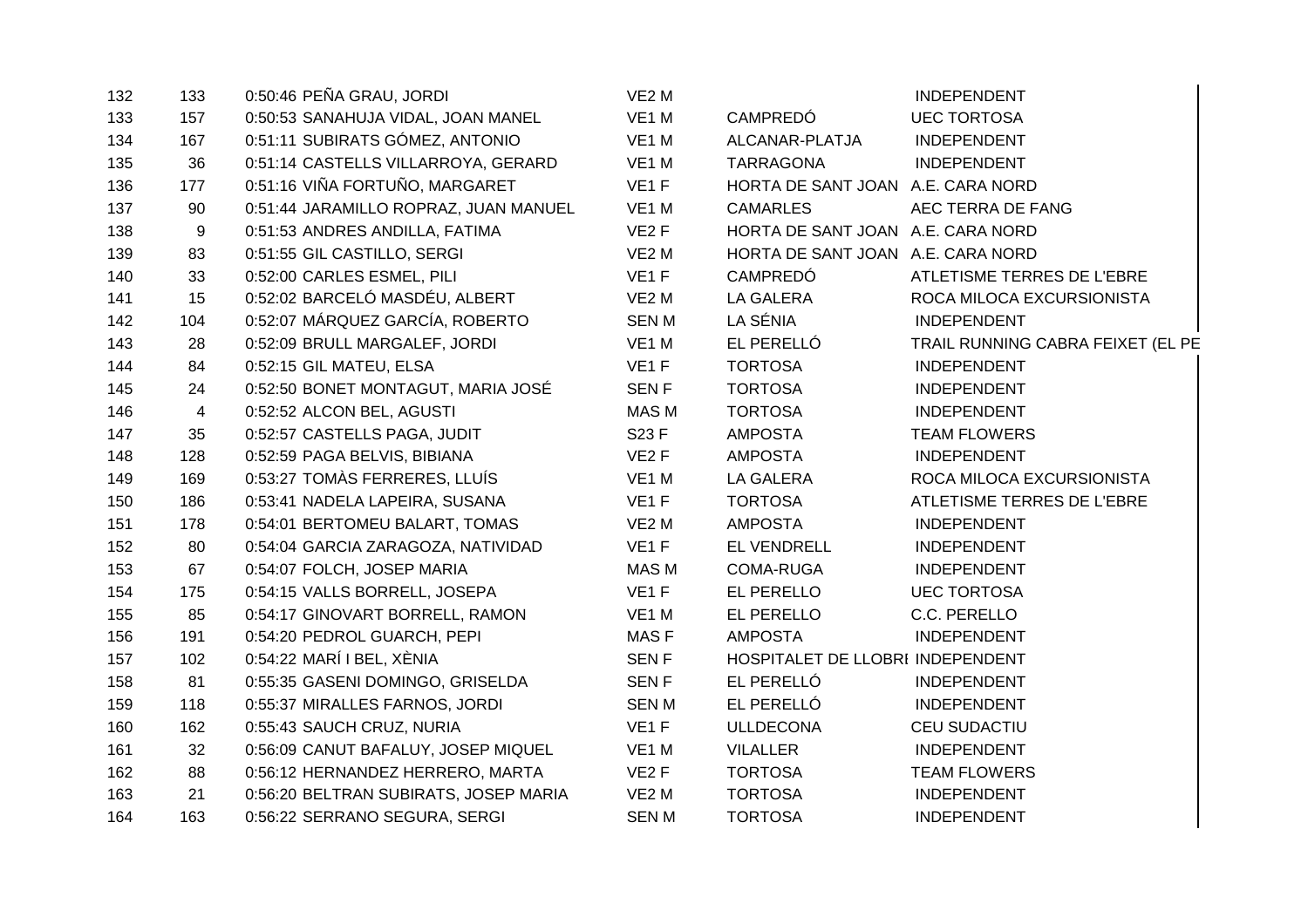| 165 | 123 | 0:57:03 MONTEVERDE MICHAVILA, MONICA               | VE <sub>1</sub> F | <b>TORTOSA</b>                    | <b>INDEPENDENT</b>        |
|-----|-----|----------------------------------------------------|-------------------|-----------------------------------|---------------------------|
| 166 | 40  | 0:57:09 CID SANZ, INES                             | VE <sub>2</sub> F | <b>AMPOSTA</b>                    | <b>INDEPENDENT</b>        |
| 167 | 126 | 0:57:22 MUSAT, RODICA                              | VE <sub>1</sub> F | L'AMETLLA DE MAR                  | C.E. LA CALA              |
| 168 | 197 | 0:57:24 DE LA IGLESIA TUDELA, OLIMPIA ESTEFANSEN F |                   | <b>ALZIRA</b>                     | <b>INDEPENDENT</b>        |
| 168 | 117 | 0:57:27 MELICH CASTILLO, ANNA                      | <b>SENF</b>       | <b>AMPOSTA</b>                    | <b>INDEPENDENT</b>        |
| 170 | 72  | 0:57:38 FRANCH MARTI, MARIA JOSE                   | VE <sub>1</sub> F | <b>BARCELONA</b>                  | <b>INDEPENDENT</b>        |
| 171 | 165 | 0:58:35 SOLÀ MAURI, FRANCESCA                      | VE <sub>2</sub> F | <b>TORTOSA</b>                    | A.E. CARA NORD            |
| 172 | 146 | 0:58:53 RODRÍGUEZ RODRÍGUEZ, LOURDES               | VE <sub>2</sub> F | HORTA DE SANT JOAN A.E. CARA NORD |                           |
| 173 | 129 | 0:59:48 PARDOS MANGRIÑÁN, ROSABEL                  | VE <sub>1</sub> F | <b>MANRESA</b>                    | <b>INDEPENDENT</b>        |
| 174 | 8   | 0:59:53 ALTIMIRAS BADIA, SEBAS                     | VE <sub>1</sub> M | <b>MANRESA</b>                    | <b>INDEPENDENT</b>        |
| 175 | 114 | 1:01:53 MASCARELL REY, VANESA                      | <b>SENF</b>       | <b>CAMARLES</b>                   | AEC TERRA DE FANG         |
| 176 | 82  | 1:01:55 GAYA SALVADÓ, JOEL                         | VE <sub>1</sub> M | <b>CAMARLES</b>                   | AEC TERRA DE FANG         |
| 177 | 141 | 1:01:58 REY, MARC                                  | SEN M             | <b>CAMARLES</b>                   | <b>INDEPENDENT</b>        |
| 178 | 196 | 1:02:05 FERRER VILLALBI, LINA                      | VE <sub>1</sub> F | <b>LA GALERA</b>                  | ROCA MILOCA EXCURSIONISTA |

## **PODIS LOCALS**

## **MASCULÍ**

| <b>MIQUEL ALIMBAU</b> |
|-----------------------|
| <b>JORDI SOTA</b>     |
| lJOSEP BENAIGES       |

## **FEMENÍ**

| <b>ELSA GIL</b>     |
|---------------------|
| <b>JOSEPA VALLS</b> |
| Mª JOSE FRANCH      |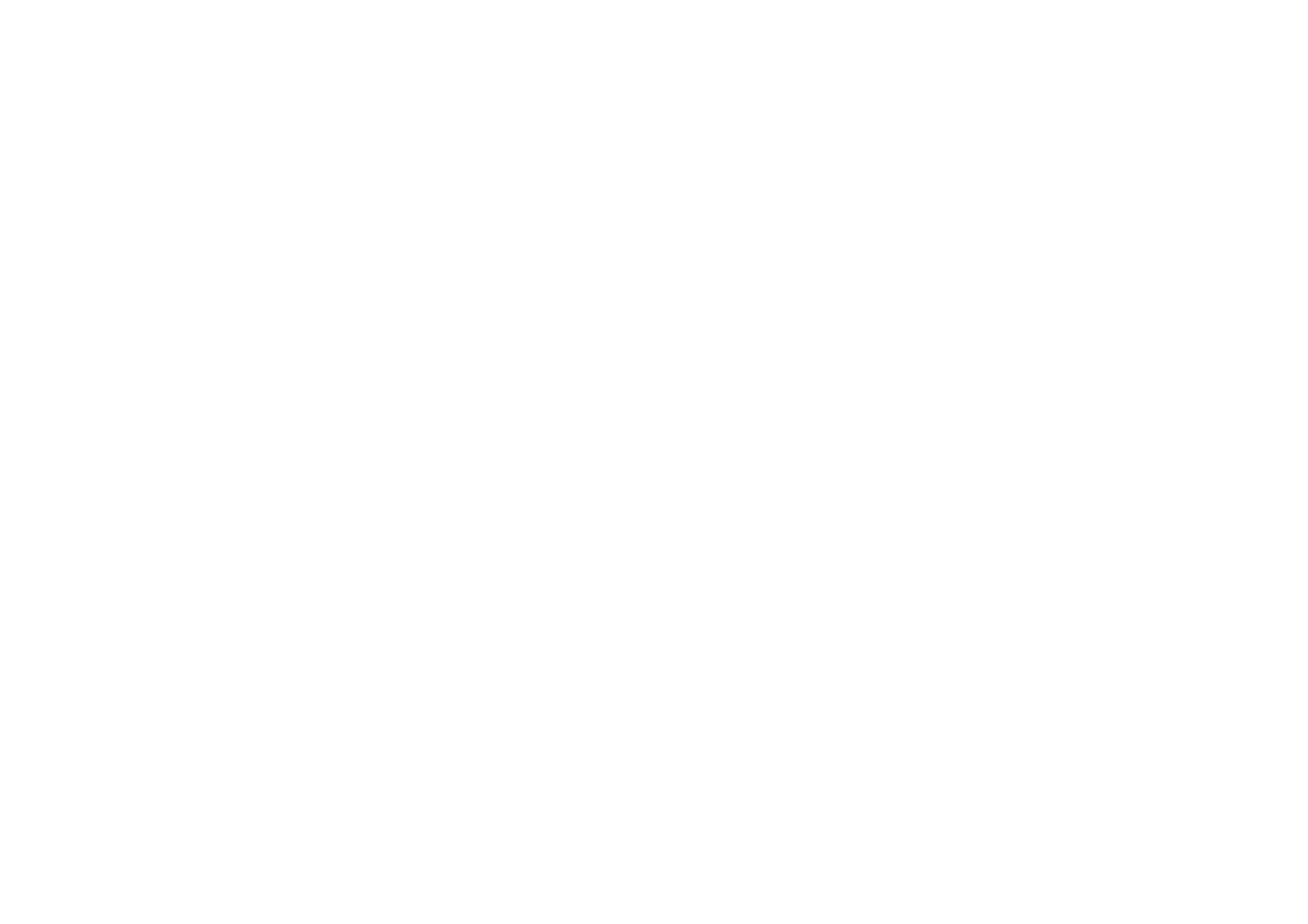$IRELLO$ **TRELLO TRELLO** 

RELLO)